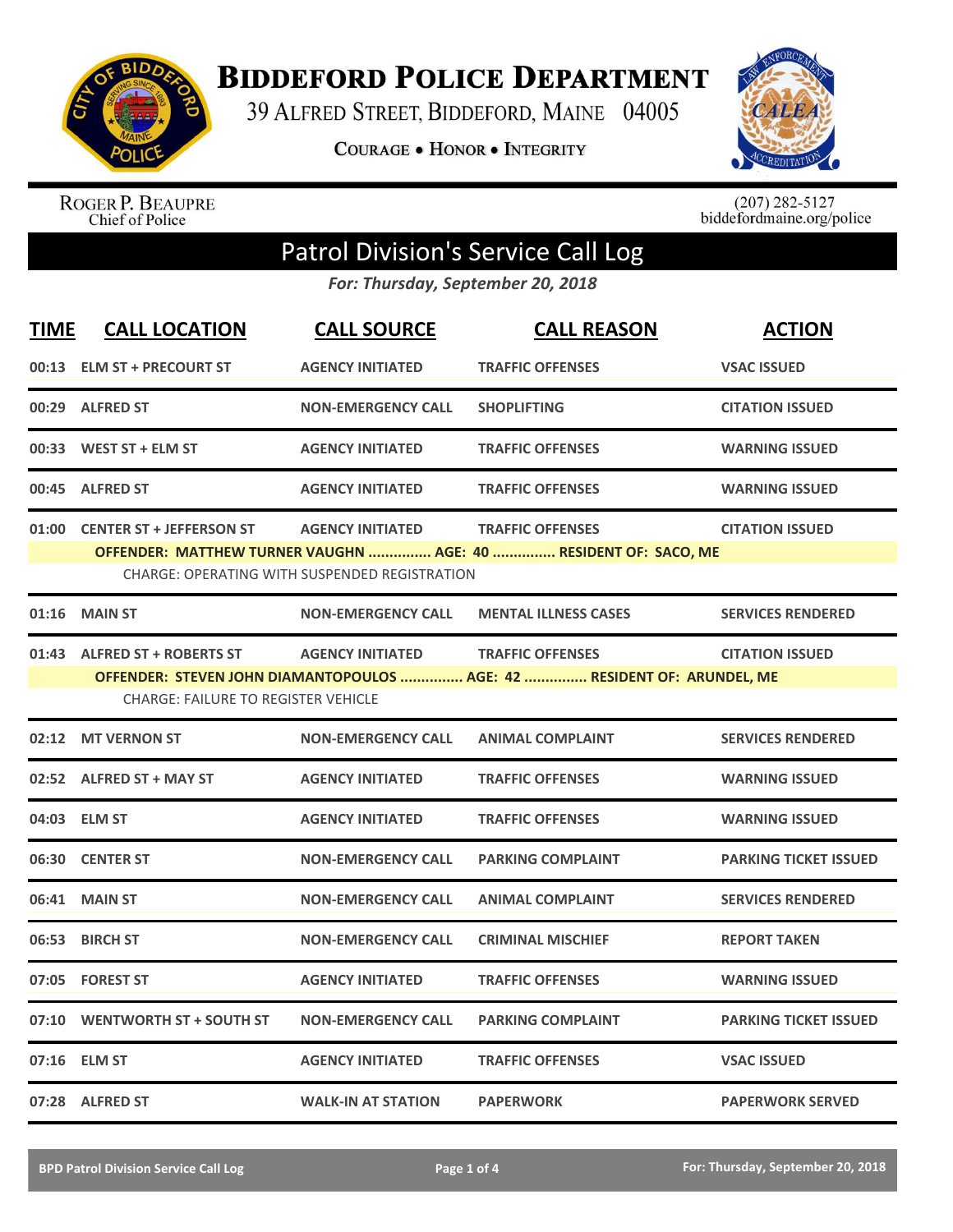| <u>TIME</u> | <b>CALL LOCATION</b>     | <b>CALL SOURCE</b>                                       | <b>CALL REASON</b>                                               | <b>ACTION</b>                |
|-------------|--------------------------|----------------------------------------------------------|------------------------------------------------------------------|------------------------------|
|             | 07:51 MYRTLE ST          | <b>AGENCY INITIATED</b>                                  | <b>TRAFFIC OFFENSES</b>                                          | <b>WARNING ISSUED</b>        |
|             | 07:53 HILL ST            | E-911 CALL                                               | <b>DOMESTIC COMPLAINTS</b>                                       | <b>ARREST(S) MADE</b>        |
|             |                          | CHARGE: DOMESTIC VIOLENCE CRIMINAL THREATENING PRIORS DV | OFFENDER: THOMAS PAUL SMALL  AGE: 61  RESIDENT OF: BIDDEFORD, ME |                              |
| 08:00       | <b>PROSPECT ST</b>       | <b>AGENCY INITIATED</b>                                  | <b>CODES ENFORCEMENT</b>                                         | <b>REFERRED OTHER AGENCY</b> |
|             | 08:02 PROSPECT ST        | <b>AGENCY INITIATED</b>                                  | <b>PAPERWORK</b>                                                 | <b>PAPERWORK NOT SERVED</b>  |
|             | 08:03 PIKE ST            | <b>NON-EMERGENCY CALL</b>                                | <b>INTEL</b>                                                     | <b>SERVICES RENDERED</b>     |
| 08:20       | <b>MAIN ST</b>           | <b>AGENCY INITIATED</b>                                  | <b>TRAFFIC OFFENSES</b>                                          | <b>VSAC ISSUED</b>           |
|             | 08:38 MAIN ST            | <b>AGENCY INITIATED</b>                                  | <b>TRAFFIC OFFENSES</b>                                          | <b>VSAC ISSUED</b>           |
| 10:07       | <b>MAIN ST</b>           | <b>AGENCY INITIATED</b>                                  | <b>ANIMAL COMPLAINT</b>                                          | <b>NO VIOLATION</b>          |
|             | 10:11 POOL ST            | <b>AGENCY INITIATED</b>                                  | <b>PAPERWORK</b>                                                 | <b>PAPERWORK SERVED</b>      |
|             | 10:24 POOL ST            | <b>AGENCY INITIATED</b>                                  | <b>TRAFFIC OFFENSES</b>                                          | <b>WARNING ISSUED</b>        |
|             | 10:27 CHERRY LN          | <b>NON-EMERGENCY CALL</b>                                | <b>DOMESTIC COMPLAINTS</b>                                       | <b>SERVICES RENDERED</b>     |
|             | <b>10:31 MAIN ST</b>     | <b>WALK-IN AT STATION</b>                                | <b>ESCORTS / RELAYS</b>                                          | <b>SERVICES RENDERED</b>     |
| 10:36       | <b>HILLS BEACH RD</b>    | <b>AGENCY INITIATED</b>                                  | <b>TRAFFIC OFFENSES</b>                                          | <b>VSAC ISSUED</b>           |
| 10:49       | <b>OLD POOL RD</b>       | <b>AGENCY INITIATED</b>                                  | <b>PAPERWORK</b>                                                 | <b>PAPERWORK NOT SERVED</b>  |
|             | <b>10:50 PRECOURT ST</b> | <b>AGENCY INITIATED</b>                                  | <b>ANIMAL COMPLAINT</b>                                          | <b>SERVICES RENDERED</b>     |
|             | 10:58 HILLS BEACH RD     | <b>NON-EMERGENCY CALL</b>                                | <b>SUSPICION</b>                                                 | <b>SERVICES RENDERED</b>     |
|             | 10:59 POOL ST            | <b>AGENCY INITIATED</b>                                  | <b>TRAFFIC OFFENSES</b>                                          | <b>VSAC ISSUED</b>           |
|             | 11:02 MEDICAL CENTER DR  | <b>AGENCY INITIATED</b>                                  | <b>PAPERWORK</b>                                                 | <b>SERVICES RENDERED</b>     |
|             | 11:17 POOL ST            | <b>AGENCY INITIATED</b>                                  | <b>TRAFFIC OFFENSES</b>                                          | <b>VSAC ISSUED</b>           |
|             | 11:21 ALFRED ST          | <b>WALK-IN AT STATION</b>                                | <b>COURT ORDERED CHECK IN</b>                                    | <b>SERVICES RENDERED</b>     |
|             | 12:01 ELM ST             | <b>E-911 CALL</b>                                        | 911 MISUSE                                                       | <b>WARNING ISSUED</b>        |
|             | 12:17 SOUTH ST           | <b>WALK-IN AT STATION</b>                                | <b>ANIMAL COMPLAINT</b>                                          | <b>SERVICES RENDERED</b>     |
|             | 12:18 STATE ST           | <b>AGENCY INITIATED</b>                                  | <b>PAPERWORK</b>                                                 | <b>PAPERWORK NOT SERVED</b>  |
|             | 12:28 SOUTH ST           | <b>AGENCY INITIATED</b>                                  | <b>TRAFFIC OFFENSES</b>                                          | <b>WARNING ISSUED</b>        |
|             | 12:32 LINCOLN ST         | <b>NON-EMERGENCY CALL</b>                                | <b>SUSPICION</b>                                                 | <b>SERVICES RENDERED</b>     |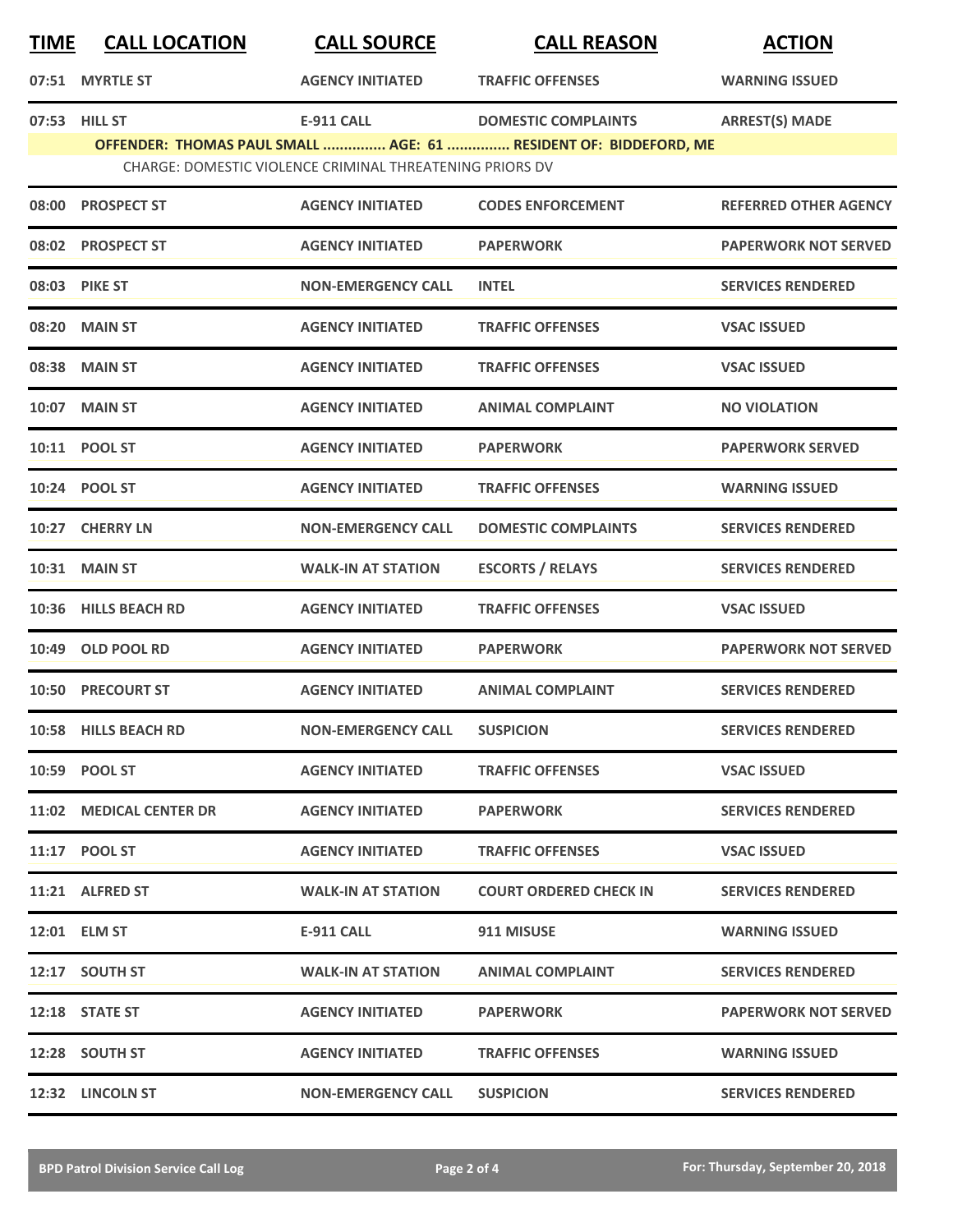| <b>TIME</b> | <b>CALL LOCATION</b>       | <b>CALL SOURCE</b>        | <b>CALL REASON</b>             | <b>ACTION</b>                |
|-------------|----------------------------|---------------------------|--------------------------------|------------------------------|
|             | 12:33 BRIDGE RD + POOL ST  | <b>RADIO</b>              | <b>ANIMAL COMPLAINT</b>        | <b>GONE ON ARRIVAL</b>       |
|             | 12:37 MAIN ST              | <b>AGENCY INITIATED</b>   | <b>TRAFFIC OFFENSES</b>        | <b>WARNING ISSUED</b>        |
|             | 12:39 ALFRED ST            | <b>OTHER</b>              | <b>DA REFERRAL</b>             | <b>REPORT TAKEN</b>          |
|             | 12:49 SOUTH ST             | <b>AGENCY INITIATED</b>   | <b>CODES ENFORCEMENT</b>       | <b>REFERRED OTHER AGENCY</b> |
|             | 12:52 SOUTH ST             | <b>AGENCY INITIATED</b>   | <b>TRAFFIC OFFENSES</b>        | <b>VSAC ISSUED</b>           |
|             | 13:05 SOUTH ST             | <b>AGENCY INITIATED</b>   | <b>TRAFFIC OFFENSES</b>        | <b>WARNING ISSUED</b>        |
|             | 13:12 SOUTH ST             | <b>AGENCY INITIATED</b>   | <b>TRAFFIC OFFENSES</b>        | <b>WARNING ISSUED</b>        |
|             | 13:18 SOUTH ST             | <b>AGENCY INITIATED</b>   | <b>PAPERWORK</b>               | <b>PAPERWORK NOT SERVED</b>  |
|             | 13:26 SOUTH ST             | <b>AGENCY INITIATED</b>   | <b>TRAFFIC OFFENSES</b>        | <b>WARNING ISSUED</b>        |
|             | 13:33 SOUTH ST             | <b>RADIO</b>              | <b>ANIMAL COMPLAINT</b>        | <b>SERVICES RENDERED</b>     |
|             | <b>13:36 MAIN ST</b>       | <b>AGENCY INITIATED</b>   | <b>TRAFFIC OFFENSES</b>        | <b>VSAC ISSUED</b>           |
|             | 14:06 BIRCH ST             | <b>NON-EMERGENCY CALL</b> | <b>ATTEMPTED BURGLARY</b>      | <b>REPORT TAKEN</b>          |
| 14:43       | <b>MAPLEWOOD AVE</b>       | <b>E-911 CALL</b>         | 911 MISUSE                     | <b>SERVICES RENDERED</b>     |
| 15:15       | <b>ALFRED ST</b>           | <b>AGENCY INITIATED</b>   | <b>PAPERWORK</b>               | <b>PAPERWORK SERVED</b>      |
| 15:19       | <b>MAIN ST</b>             | <b>WALK-IN AT STATION</b> | <b>DRUNKENNESS</b>             | <b>TRANSPORT TO HOSPITAL</b> |
|             | 15:41 MEMORIAL DR          | <b>NON-EMERGENCY CALL</b> | <b>SUSPICION</b>               | <b>NO ACTION REQUIRED</b>    |
|             | 15:58 RIVER RD             | <b>AGENCY INITIATED</b>   | PRO-ACTIVE DV RESPONSE TEAM    | <b>NO VIOLATION</b>          |
|             | 15:59 ELM ST + PINE ST     | <b>AGENCY INITIATED</b>   | <b>TRAFFIC OFFENSES</b>        | <b>WARNING ISSUED</b>        |
|             | 16:09 ALFRED ST            | <b>WALK-IN AT STATION</b> | <b>COURT ORDERED CHECK IN</b>  | <b>NO VIOLATION</b>          |
|             | 16:13 UNION ST + GRAHAM ST | <b>AGENCY INITIATED</b>   | <b>TRAFFIC OFFENSES</b>        | <b>VSAC ISSUED</b>           |
|             | 16:14 JOSHUA DR            | <b>WALK-IN AT STATION</b> | <b>MOTOR VEHICLE THEFT</b>     | <b>NO ACTION REQUIRED</b>    |
|             | 16:25 CUTTS ST             | <b>RADIO</b>              | <b>WEAPONS</b>                 | <b>NO VIOLATION</b>          |
|             | <b>17:02 GREEN ST</b>      | <b>NON-EMERGENCY CALL</b> | <b>CIVIL COMPLAINT</b>         | <b>NO ACTION REQUIRED</b>    |
|             | 17:12 HILL ST + GRANITE ST | <b>AGENCY INITIATED</b>   | <b>TRAFFIC OFFENSES</b>        | <b>VSAC ISSUED</b>           |
|             | 17:21 HILL ST + ACORN ST   | <b>AGENCY INITIATED</b>   | <b>TRAFFIC OFFENSES</b>        | <b>VSAC ISSUED</b>           |
|             | 17:21 ALFRED ST            | <b>NON-EMERGENCY CALL</b> | <b>ASSIST CARING UNLIMITED</b> | <b>SERVICES RENDERED</b>     |